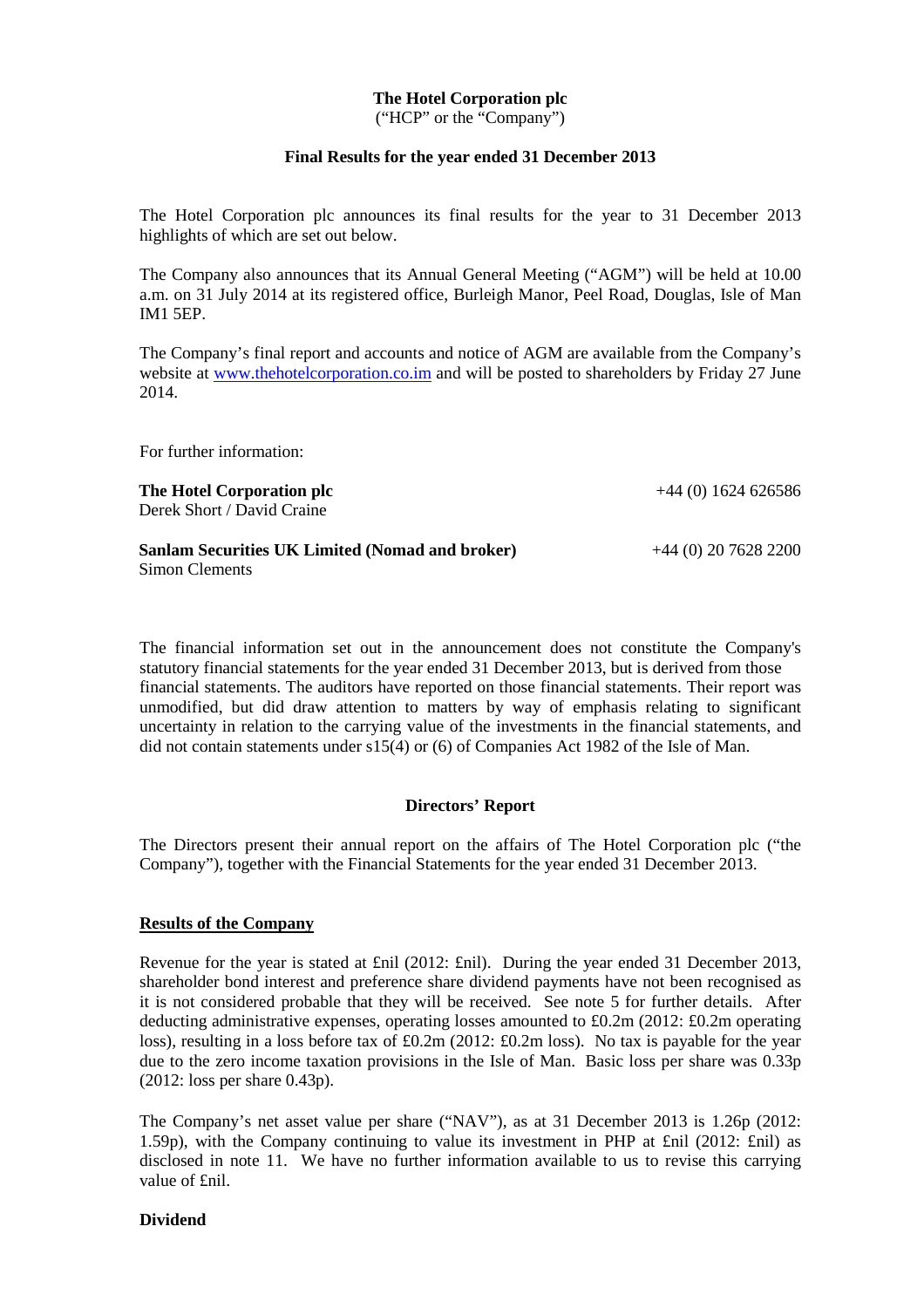The Directors do not recommend a dividend for 2013 (2012: £nil).

# **Annual General Meeting**

The Annual General Meeting will be held on 31 July 2014.

# **Events after the Balance Sheet Date**

The board of Puma have informed the Company that its banking facilities have been acquired from Irish Bank Resolution Corporation Limited ("IBRC") by Lone Star Funds ("Lone Star").

# **Going Concern**

The Company has adequate financial resources. In considering the ability of the Company to continue as a Going Concern the directors have considered the Company cash flow forecasts. These cash flow forecasts indicate that the Company has sufficient resources to meet its ongoing operating expenses into the foreseeable future. It also has resources to invest in other opportunities if they were to arise and if investment was considered appropriate by the Directors and therefore the Directors are of the view that the Company still has an on-going trade as an investment company even though there is uncertainty associated with the going concern of its subsidiary company, Puma Hotels Plc ("PHP" or "Puma") as disclosed in further detail in Note 11. PHP has no recourse to the Company which is solvent and able to continue trading even in the absence of any income generated from its investment in PHP and as a consequence, the Directors believe that the Company is well placed to manage its business risks satisfactorily and have concluded that it is appropriate to prepare these financial statements on a going concern basis.

# **Prospects**

Since our last report for the half year to 30 June 2013, the outlook for the Company and its proposals have changed very little albeit through our contact with the Puma Board, we are aware Puma Hotels has recently announced a re-branding of its hotels as the Hotel Collection. Puma appears to have managed the portfolio to best advantage given the limitations brought about by non-availability of a capital expenditure fund to invest in and improve the hotels.

We understand that Puma has traded within the terms of their banking facility which expired on 30 May 2014 and which has recently been bought from IBRC by Lone Star.

Puma is presently in discussions with Lone Star to explore the options available in terms of banking facilities going forward. It is hoped that these discussions might result in a positive outcome with some potential to enhance value for shareholders.

**D.W. Short D. P. Craine Director Director and Company Secretary**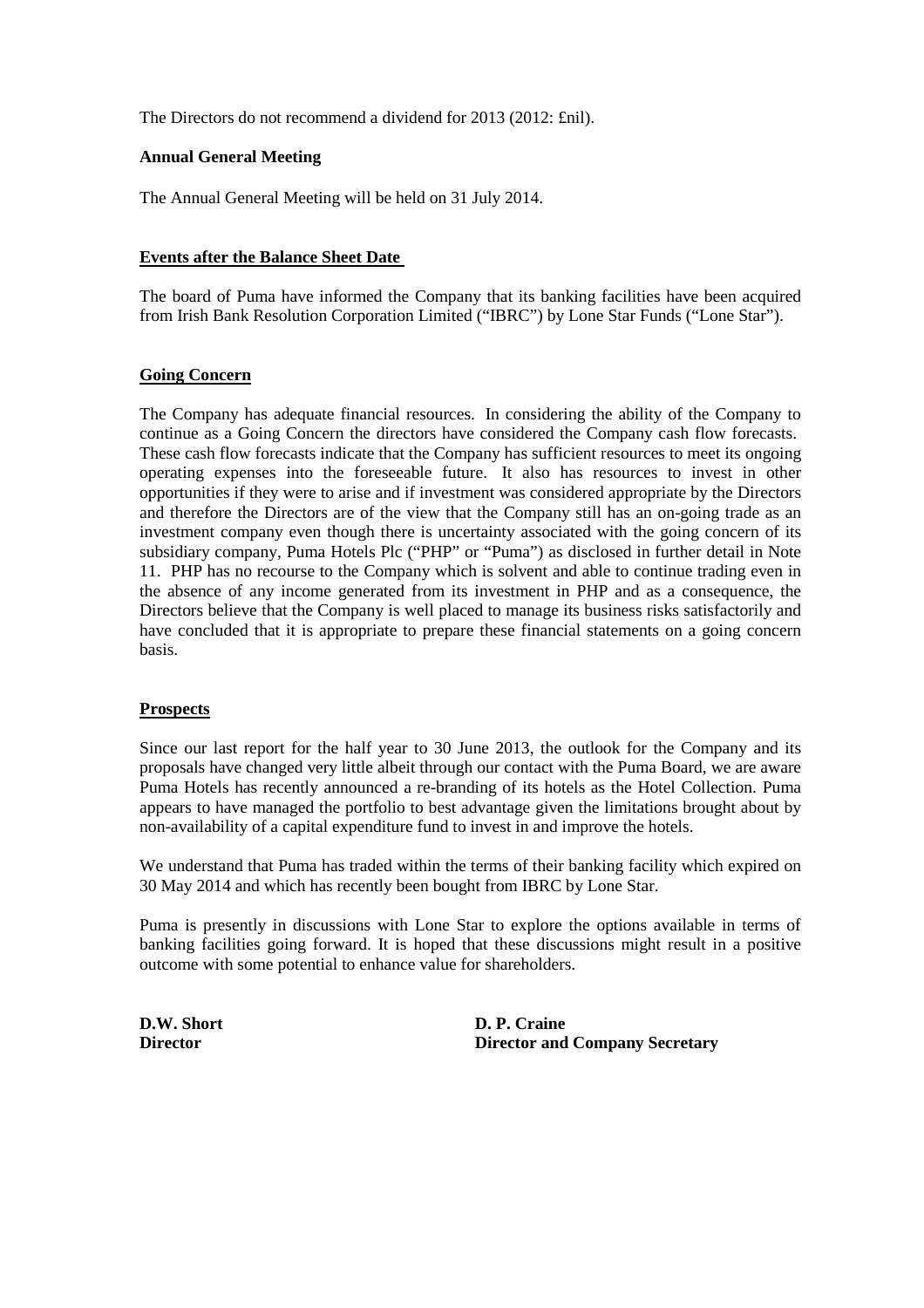### **Company Statement of Comprehensive Income For the year ended 31 December 2013**

|                                                                |                | 2013                 | 2012           |
|----------------------------------------------------------------|----------------|----------------------|----------------|
|                                                                | <b>Notes</b>   | $\pmb{\pounds}$ '000 | $\pounds$ '000 |
| <b>Continuing Operations</b>                                   |                |                      |                |
| Revenue<br>Administrative expenses                             | 5              | (173)                | (228)          |
| <b>Operating loss</b>                                          |                | (173)                | (228)          |
| Bank interest receivable                                       |                | 8                    | 15             |
| Loss before taxation                                           |                | (165)                | (213)          |
| Taxation                                                       | 8              |                      |                |
| Loss for the year and total comprehensive<br>loss for the year | $\overline{7}$ | (165)                | (213)          |
| Loss per share                                                 |                |                      |                |
| Basic and diluted                                              | 10             | (0.33p)              | (0.43p)        |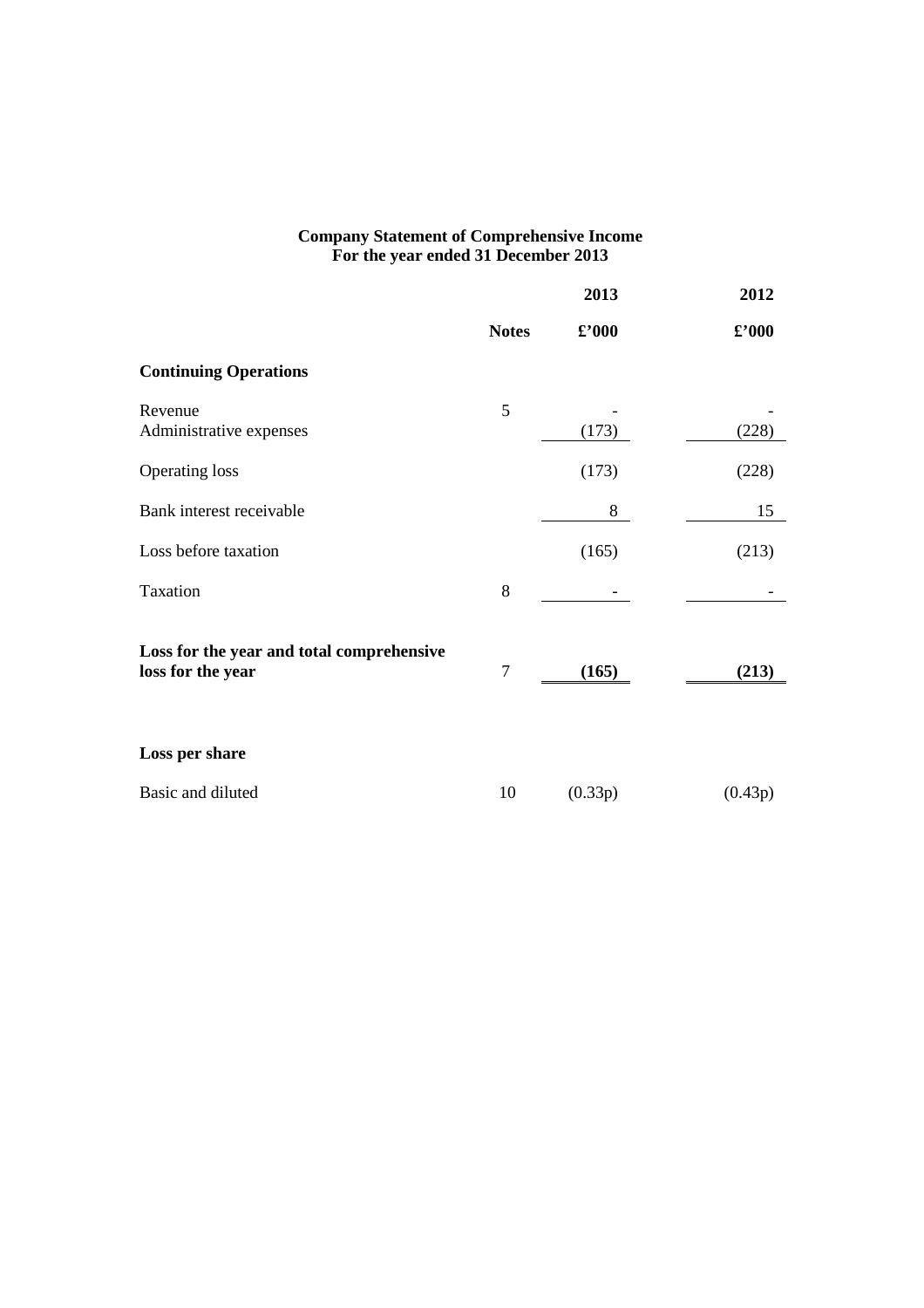# **Company Statement of Financial Position As at 31 December 2013**

|                                                                               | <b>Notes</b> |                              | 2013           |                              | 2012           |
|-------------------------------------------------------------------------------|--------------|------------------------------|----------------|------------------------------|----------------|
| <b>Assets</b>                                                                 |              | $\pounds$ '000               | $\pounds$ '000 | $\pounds$ '000               | $\pounds$ '000 |
| <b>Non-Current Assets</b>                                                     |              |                              |                |                              |                |
| Investment                                                                    | 11           |                              |                |                              |                |
| <b>Current Assets</b>                                                         |              |                              |                |                              |                |
| Trade and other receivables<br>Cash and cash equivalents                      | 12           | 9<br>642                     |                | 12<br>807                    |                |
|                                                                               |              |                              | 651            |                              | 819            |
| <b>Total Assets</b>                                                           |              |                              | 651            |                              | 819            |
| <b>Liabilities</b>                                                            |              |                              |                |                              |                |
| <b>Current Liabilities</b>                                                    |              |                              |                |                              |                |
| Trade and other payables                                                      | 13           | 25                           |                | 28                           |                |
| <b>Total Liabilities</b>                                                      |              |                              | (25)           |                              | (28)           |
| <b>Net Assets</b>                                                             |              |                              | 626            |                              | 791            |
| <b>Equity</b>                                                                 |              |                              |                |                              |                |
| Share capital<br>Share premium account<br><b>Retained losses</b>              | 14<br>14     | 2,491<br>11,015<br>(12, 880) |                | 2,491<br>11,015<br>(12, 715) |                |
| <b>Equity attributable to owners</b><br>of the Company                        |              |                              | 626            |                              | 791            |
| <b>Shareholders' Equity</b>                                                   |              |                              | 626            |                              | 791            |
| Net Asset Value per share<br>(Based on number of shares in issue at year end) |              |                              | 1.26p          |                              | 1.59p          |

The financial statements were approved by the Board of Directors and authorised for issue on 23 June 2014.

They were signed on its behalf by;

………………. ………………. **Derek Short David Craine David Craine**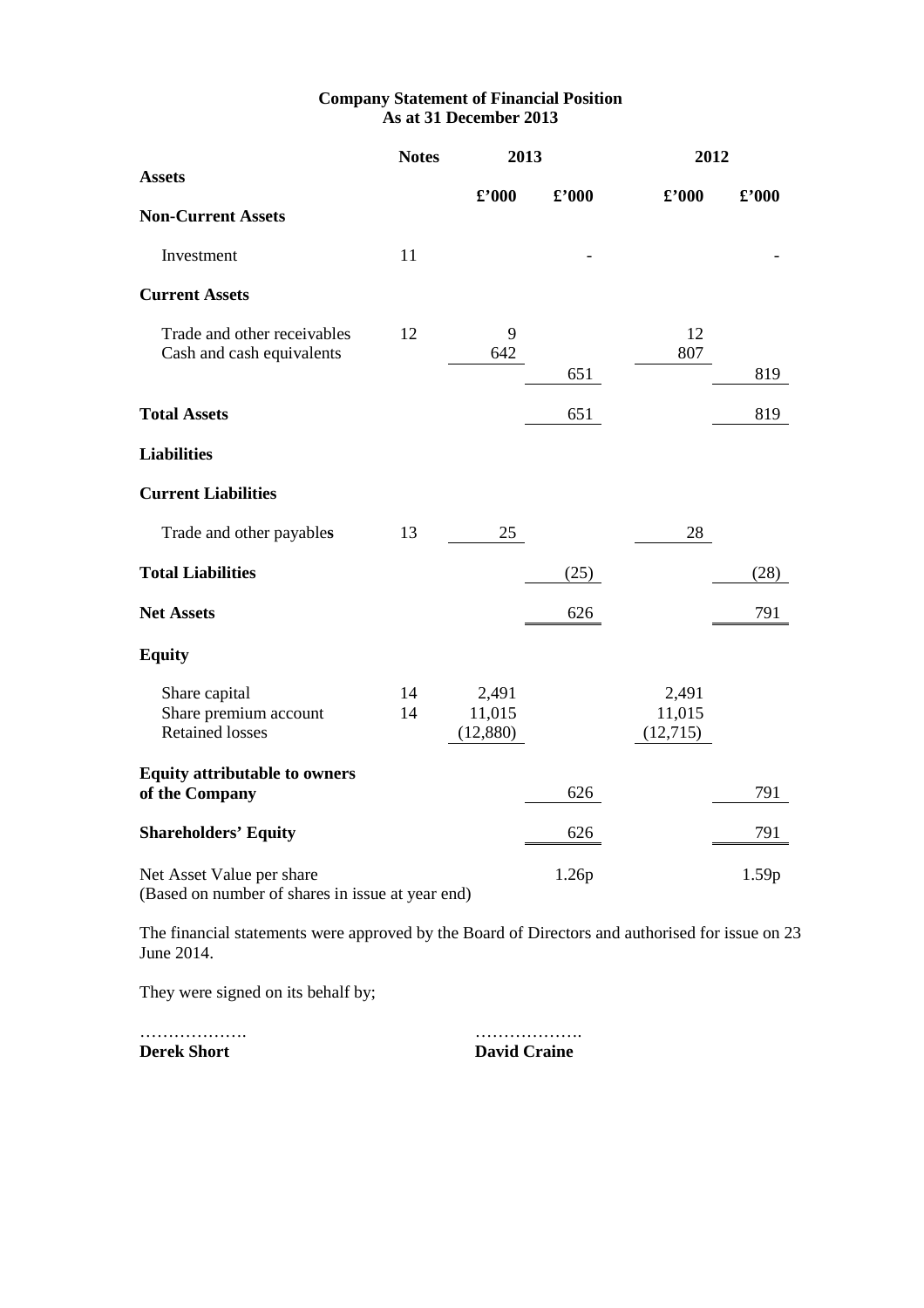# **Company Statement of Changes in Equity For the year ended 31 December 2013**

|                                       | <b>Notes</b> | <b>Share</b><br>Capital | <b>Share</b><br>Premium<br><b>Account</b> | <b>Retained</b><br>losses | <b>Total</b>                |
|---------------------------------------|--------------|-------------------------|-------------------------------------------|---------------------------|-----------------------------|
|                                       |              | $\pounds$ '000          | $\pounds$ '000                            | $\pounds$ '000            | $\pmb{\pounds}^{\prime}000$ |
| <b>Balance at 1 January</b><br>2012   |              | 2,491                   | 11,015                                    | (12,502)                  | 1,004                       |
| Loss for the year                     |              |                         |                                           | (213)                     | (213)                       |
| Dividends                             | 9            |                         |                                           |                           |                             |
| <b>Balance at 31 December</b><br>2012 |              | 2,491                   | 11,015                                    | (12,715)                  | 791                         |
| Loss for the year                     |              |                         |                                           | (165)                     | (165)                       |
| Dividends                             | 9            |                         |                                           |                           |                             |
| <b>Balance at 31 December</b><br>2013 |              | 2,491                   | 11,015                                    | (12, 880)                 | 626                         |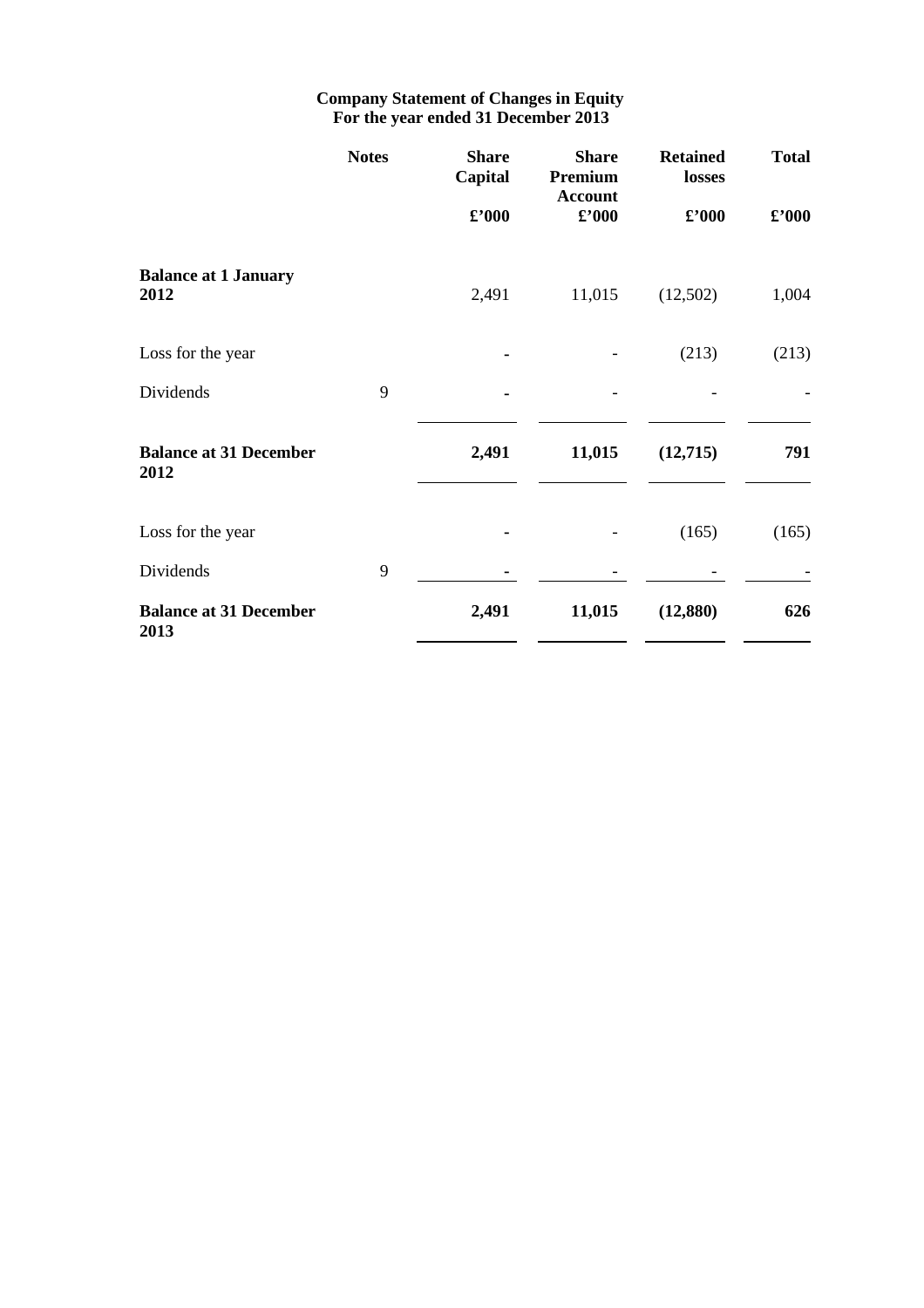# **Company Statement of Cash Flows For the year ended 31 December 2013**

|                                                | <b>Notes</b> | 2013<br>$\pmb{\pmb{\mathfrak{L}^*}}$ 000 | 2012<br>$\pmb{\pounds}$ '000 |
|------------------------------------------------|--------------|------------------------------------------|------------------------------|
| Net cash used in operating activities          | 15           | (173)                                    | (239)                        |
| <b>Cash flows from investing activities</b>    |              |                                          |                              |
| Interest received                              |              | 8                                        | 15                           |
| Net cash generated by investing activities     |              | 8                                        | 15                           |
| <b>Cash flows from financing activities</b>    |              |                                          |                              |
| Dividends paid                                 |              |                                          |                              |
| Net cash used in financing activities          |              |                                          |                              |
|                                                |              |                                          |                              |
| Net decrease in cash and cash equivalents      |              | (165)                                    | (224)                        |
| Cash and cash equivalents at beginning of year |              | 807                                      | 1,031                        |
| Cash and cash equivalents at end of year       |              | 642                                      | 807                          |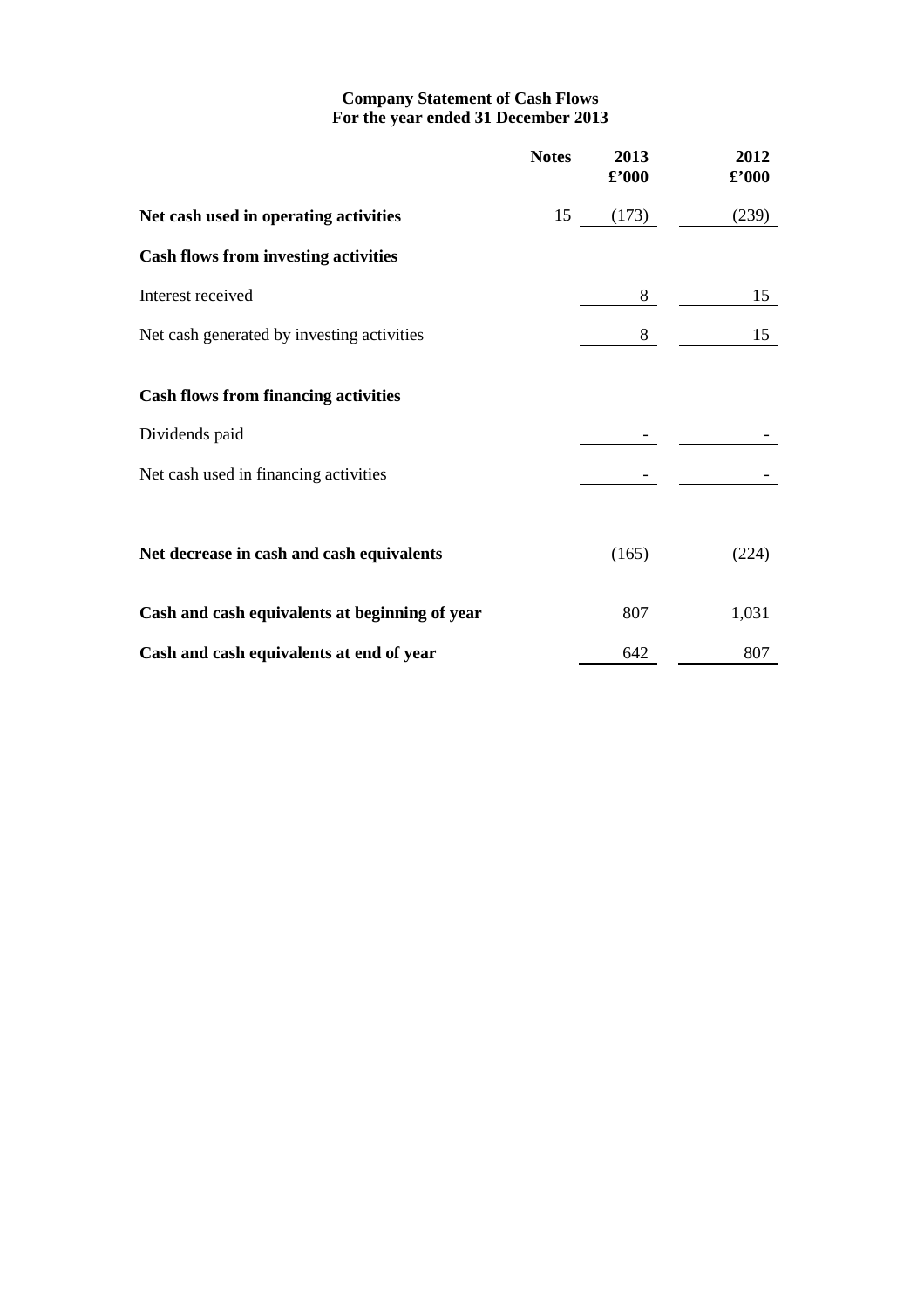# **Notes to the Company Financial Statements**

# **1. General Information**

The Hotel Corporation plc is incorporated in the Isle of Man under the Companies Acts 1931 to 2004. The address of the registered office is given on page 8. The nature of its principal activities is set out in the Directors' Report on pages 5 to 8. These financial statements are presented in pounds sterling because that is the currency of the primary economic environment in which the Company operates and is rounded to the nearest thousand pounds.

# **2. Adoption of new and revised Standards**

In the current year, the following new and revised Standards and Interpretations have been adopted. Their adoption has not had any significant impact on the amounts reported in these financial statements with the exception of additional disclosure requirements in respect of IFRS 13, Fair Value Measurement, but may impact the accounting for future transactions and arrangements.

- i. Annual improvements to IFRSs: 2009-2011 Cycle (May 2012)
- ii. Amendments to IAS 32 Offsetting Financial Assets and Financial Liabilities
- iii. Amendments to IFRS 7 Disclosures Offsetting Financial Assets and Financial Liabilities
- iv. Amendments to IFRS 1 Government loans
- v. IFRS 13 Fair Value Measurement
- vi. IAS 19 (as revised in 2011) Employee Benefits

# **New standards and interpretations not yet adopted**

At the date of authorisation of these financial statements, the following Standards and Interpretations which have not been applied in these financial statements were in issue but not yet effective (and in some cases had not yet been adopted by the EU):

- i. IFRS 9 Financial Instruments
- ii. IAS 36 (amendments) Recoverable Amount Disclosures for Non-Financial Assets
- iii. IAS 39 (amendments) Novation of Derivatives and Continuation of Hedge Accounting
- iv. IFRIC 21 Levies

The directors do not expect that the adoption of these standards listed above will have a material impact on the financial statements of the Group in future periods, except for IFRS 9, Financial Instruments, which will impact both the measurement and disclosure of Financial Instruments.

Beyond the information above, it is not practicable to provide a reasonable estimate of the effect of these standards, until a detailed review has been completed.

# **3. Significant accounting policies**

# **Basis of accounting**

The Company financial statements have been prepared in accordance with International Financial Reporting Standards (IFRSs). The financial statements have also been prepared in accordance with IFRSs adopted by the European Union. The financial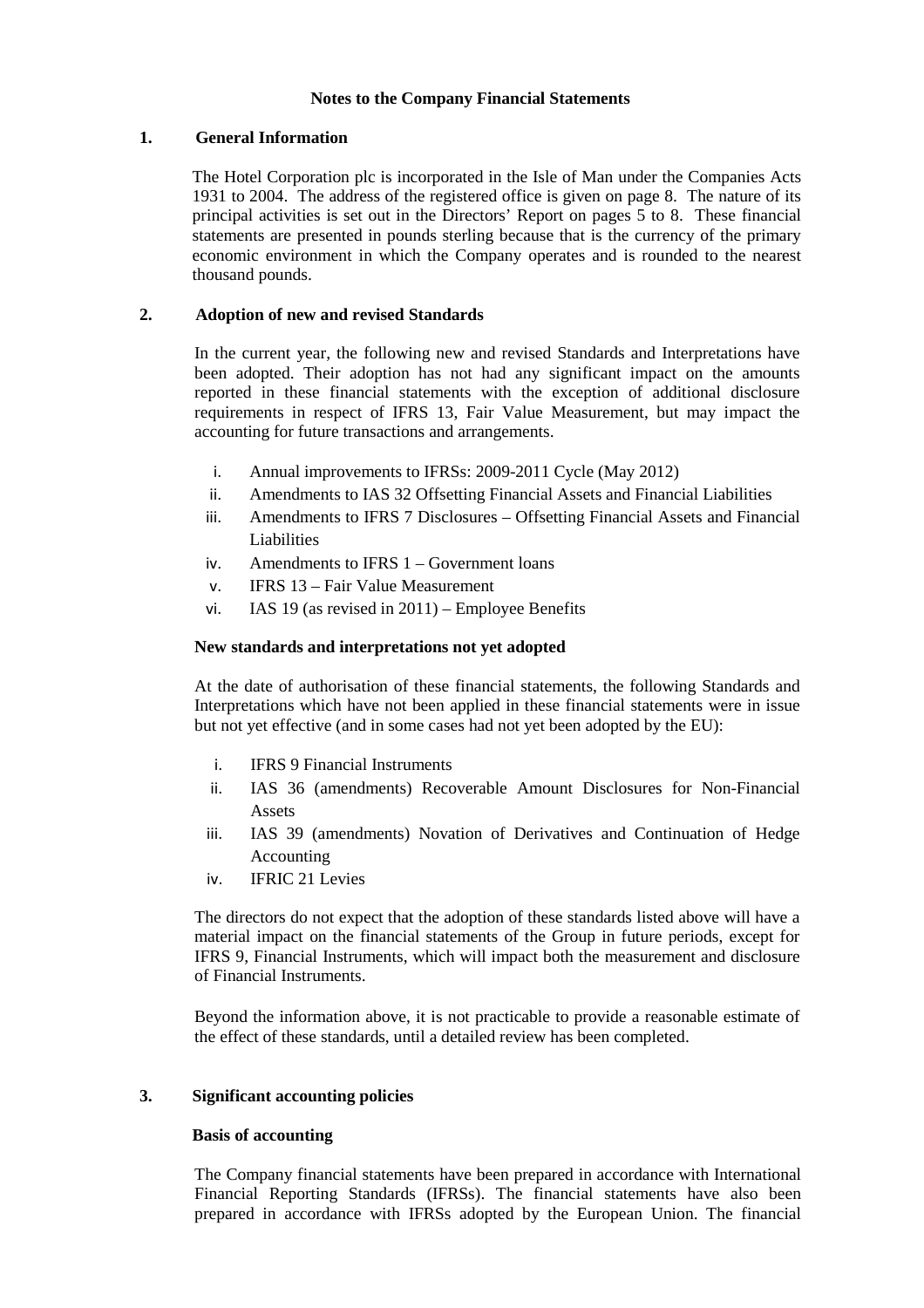statements have been prepared on the historical cost basis, except for the revaluation of the investment in the Company's subsidiary PHP. Historical cost is generally based on the fair value of the consideration given in exchange for the assets. The principal accounting policies adopted are set out below.

#### **Going concern**

The Company has adequate financial resources. In considering the ability of the Company to continue as a Going Concern the directors have considered the Company cash flow forecasts. These cash flow forecasts indicate that the Company has sufficient resources to meet its ongoing operating expenses into the foreseeable future. It also has resources to invest in other opportunities if they were to arise and if investment was considered appropriate by the Directors and therefore the Directors are of the view that the Company still has an on-going trade as an investment company even though there is uncertainty associated with the going concern of its subsidiary company, Puma Hotels Plc ("PHP") as disclosed in further detail in Note 11. PHP has no recourse to the Company which is solvent and able to continue trading even in the absence of any income generated from its investment in PHP and as a consequence, the Directors believe that the Company is well placed to manage its business risks satisfactorily and have concluded that it is appropriate to prepare these financial statements on a going concern basis.

#### **Basis of Preparation**

On 31 October 2012, the IASB issued 'Investment entities: Amendments to IFRS 10, IFRS 12 and IAS 27'. Entities are required to apply the amendments for annual periods beginning on or after 1 January 2014, but earlier application is permitted. The Company early adopted Investment Entities (amendments to IFRS 10, IFRS 12 and IAS 27) for the year ended 31 December 2012 and has continued to apply the amended standard in the financial statements for the year ended 31 December 2013.

The Company meets the definition of an Investment Entity as defined by IFRS 10 and is required to account for the investment in PHP at fair value through profit and loss, see note 4 for further detail regarding the assessment of the Company as an investment entity. These separate financial statements are the only financial statements presented by the Company.

In accordance with IFRS 10 as amended by Investment Entities (amendments to IFRS 10, IFRS 12 and IAS 27), the Company shall not consolidate its subsidiaries or apply IFRS 3 when it obtains control of another entity. Instead, the Company will measure its investment in its subsidiaries at fair value through profit or loss in accordance with IAS 39, Financial Instruments: Recognition and Measurement.

The Company holds 49.9% of the ordinary shares of PHP as well as convertible preference shares. If all the convertible preference shares held by the Company are converted into ordinary shares in the future the Company will own 53.28% of PHP, on a fully converted basis. Under previously adopted IFRS, this had required consolidation of the PHP results.

The assessment that the Company is an Investment Entity has had no effect on the total fair value, as of the date of change of status, of the investment in PHP. The fair value remains £nil as at 31 December 2013 (2012: £nil).

# **Revenue recognition**

Revenue represents interest on bonds and preference share dividends.

#### **Dividend and interest income recognition**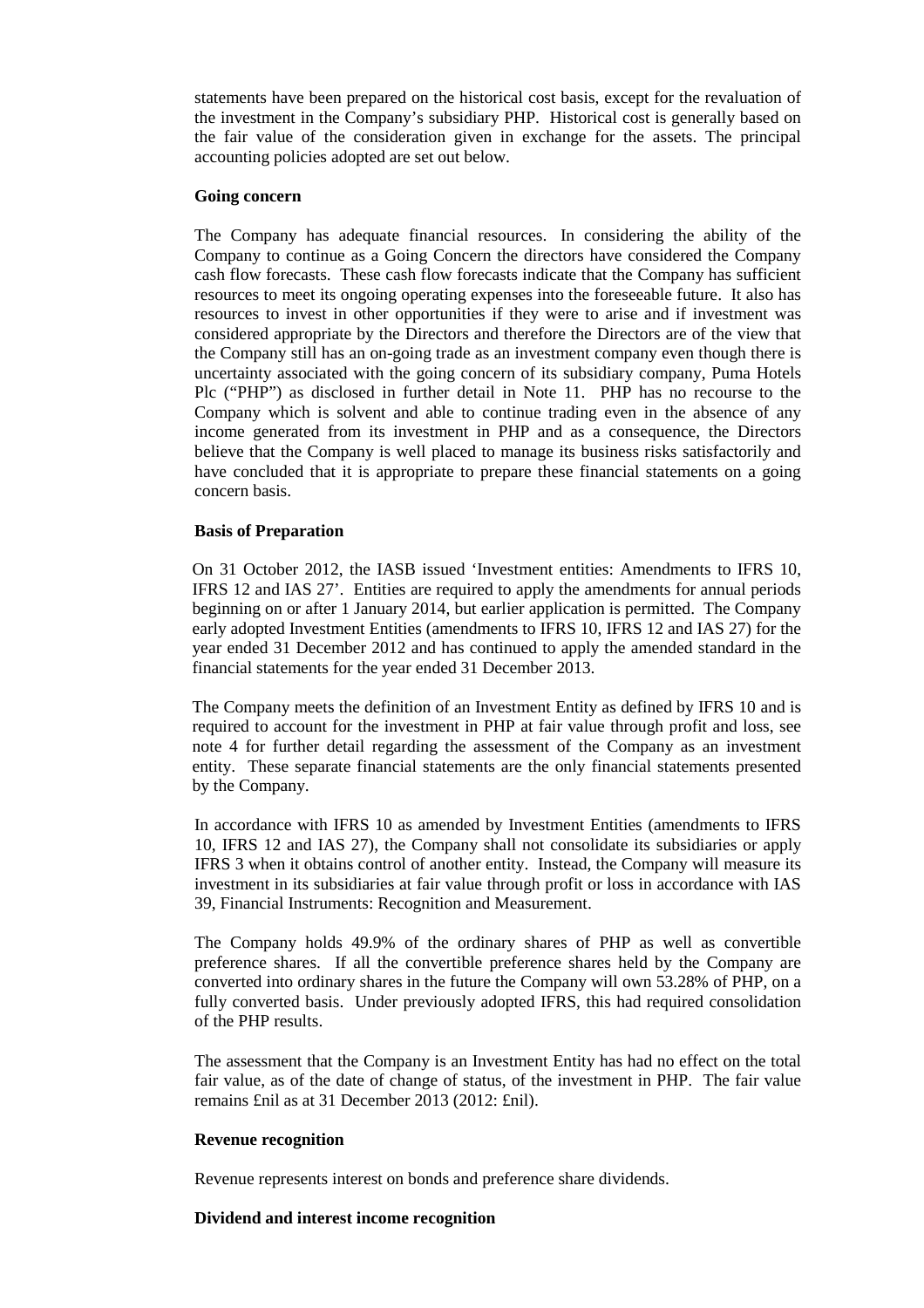Dividend income from investments is recognised when the shareholders' rights to receive payment have been established provided that it is probable that the economic benefits will flow to the Company and the amount of revenue can be measured reliably.

Interest income is recognised when it is probable that the economic benefits will flow to the company and the amount of revenue can be measured reliably.

#### **Cash and Cash Equivalents**

Cash and cash equivalents comprise cash on hand and demand deposits and other shortterm highly liquid investments that are readily convertible to a known amount of cash and are subject to an insignificant risk of changes in value.

#### **Financial instruments**

Financial assets and financial liabilities are recognised in the Company's statement of financial position when the Company becomes a party to the contractual provisions of the instrument.

#### **Financial Assets**

All financial assets are recognised and derecognised on a trade date where the purchase or sale of a financial asset is under a contract whose terms require delivery of the financial asset within the timeframe established by the market concerned, and are initially measured at fair value, plus transaction costs, except for those financial assets classified as at fair value through profit or loss, which are initially measured at fair value.

Financial assets of the Company are classified into the following specified categories: financial assets 'at fair value through profit or loss' (FVTPL), and 'loans and receivables'. The classification depends on the nature and purpose of the financial assets and is determined at the time of initial recognition.

# **Financial assets at FVTPL**

Financial assets are classified as at FVTPL when the financial asset is either held for trading or it is designated as at FVTPL.

A financial asset is classified as held for trading if:

- it has been acquired principally for the purpose of selling in the near term; or
- on initial recognition it is part of a portfolio of identified financial instruments that the Company manages together and has a recent actual pattern of short-term profit-taking; or
- it is a derivative that is not designated and effective as a hedging instrument.

A financial asset other than a financial asset held for trading may be designated as at FVTPL upon initial recognition if:

- such designation eliminates or significantly reduces a measurement or recognition inconsistency that would otherwise arise; or
- the financial asset forms part of a Company of financial assets or financial liabilities or both, which is managed and its performance is evaluated on a fair value basis, in accordance with the Company's document risk management or investment strategy, and information about the grouping is provided internally on that basis; or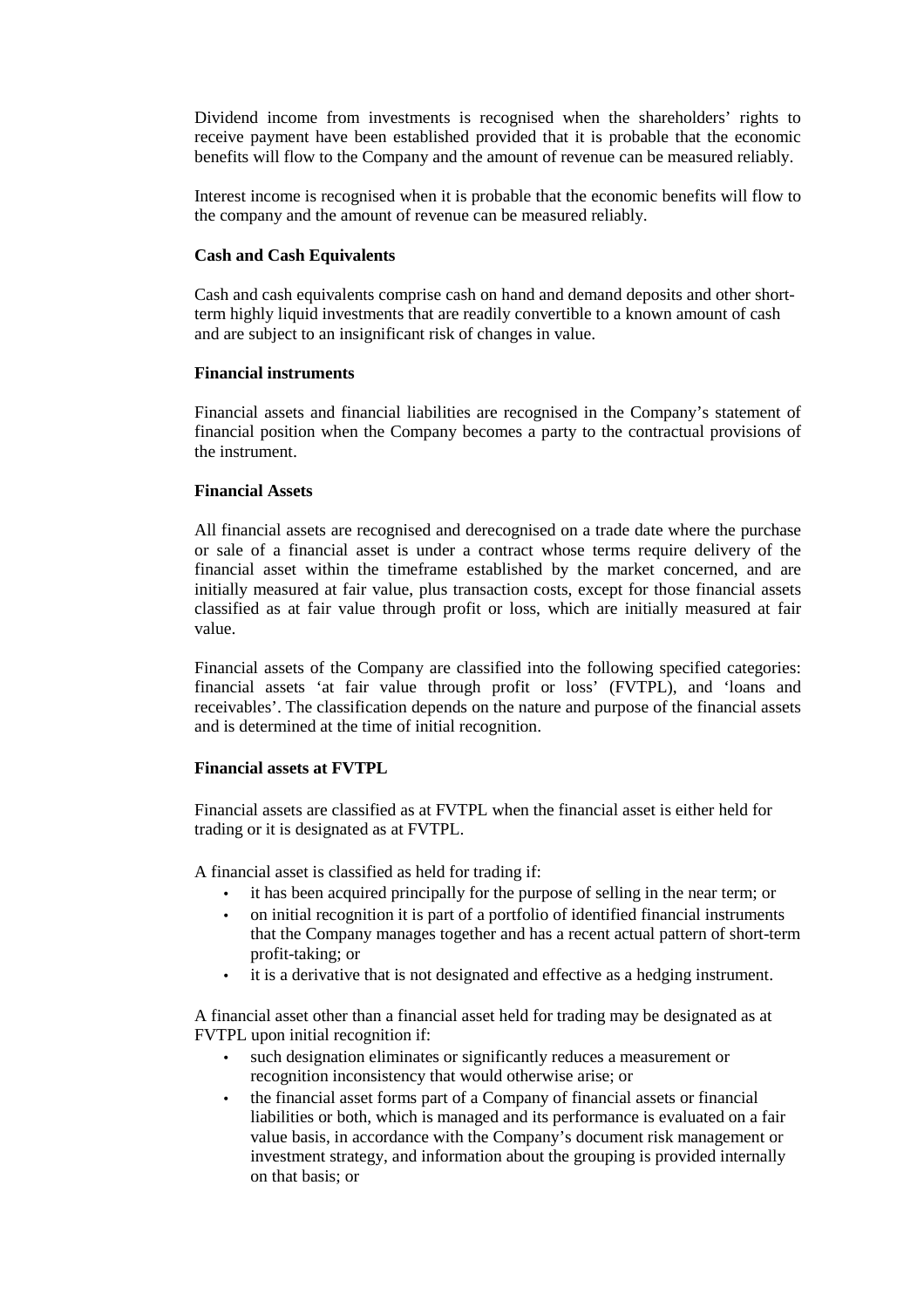it forms part of a contract containing one or more embedded derivatives, and IAS 39 *Financial Instruments: Recognition and Measurement* permits the entire combined contract (asset or liability) to be designated as at FVTPL.

Financial assets at FVTPL are stated at fair value, with any gains or losses arising on measurement recognised in profit or loss. The net gain or loss recognised in profit or loss incorporates any dividend or interest earned on the financial asset and is included in the 'other gains and losses' line item in the income statement. Fair value is determined in the manner described in note 4 and note 11.

# **Derecognition of financial assets**

The Company derecognises a financial asset only when the contractual rights to the cash flows from the asset expire, or when it transfers the financial asset and substantially all the risks and rewards of ownership of the asset to another entity. If the Company neither transfers nor retains substantially all the risks and rewards of ownership and continues to control the transferred asset, the Company recognises its retained interest in the asset and an associated liability for amounts it may have to pay. If the Company retains substantially all the risks and rewards of ownership of a transferred financial asset, the Company continues to recognise the financial asset and also recognises a collateralised borrowing for the proceeds received.

#### **Financial liabilities and equity**

Debt and equity instruments are classified as either financial liabilities or as equity in accordance with the substance of the contractual arrangement.

#### **Equity instruments**

An equity instrument is any contract that evidences a residual interest in the assets of an entity after deducting all of its liabilities. Equity instruments issued by the Company are recognised at the proceeds received, net of direct issue costs.

# **4. Critical accounting judgements and key sources of estimation uncertainty**

In the application of the Company's accounting policies, which are described in note 3, the directors are required to make judgements, estimates and assumptions about the carrying amounts of assets and liabilities that are not readily apparent from other sources. The estimates and associated assumptions are based on historical experience and other factors that are considered to be relevant. Actual results may differ from these estimates. The estimates and underlying assumptions are reviewed on an ongoing basis. Revisions to accounting estimates are recognised in the period in which the estimate is revised if the revision affects only that period, or in the period of the revision and future periods if the revision affects both current and future periods.

#### **Critical judgements in applying the Company's accounting policies**

The following are the critical judgements that the directors have made in the process of applying the Company's accounting policies and that have the most significant effect on the amounts recognised in the financial statements.

#### **Determining that the entity is an investment entity**

In assessing whether it meets the definition of an investment entity, the Company must consider whether it has the typical characteristics of an investment entity. The Company has been deemed to meet the definition of an investment entity per IFRS 10 Consolidated Financial Statements as the following conditions exist: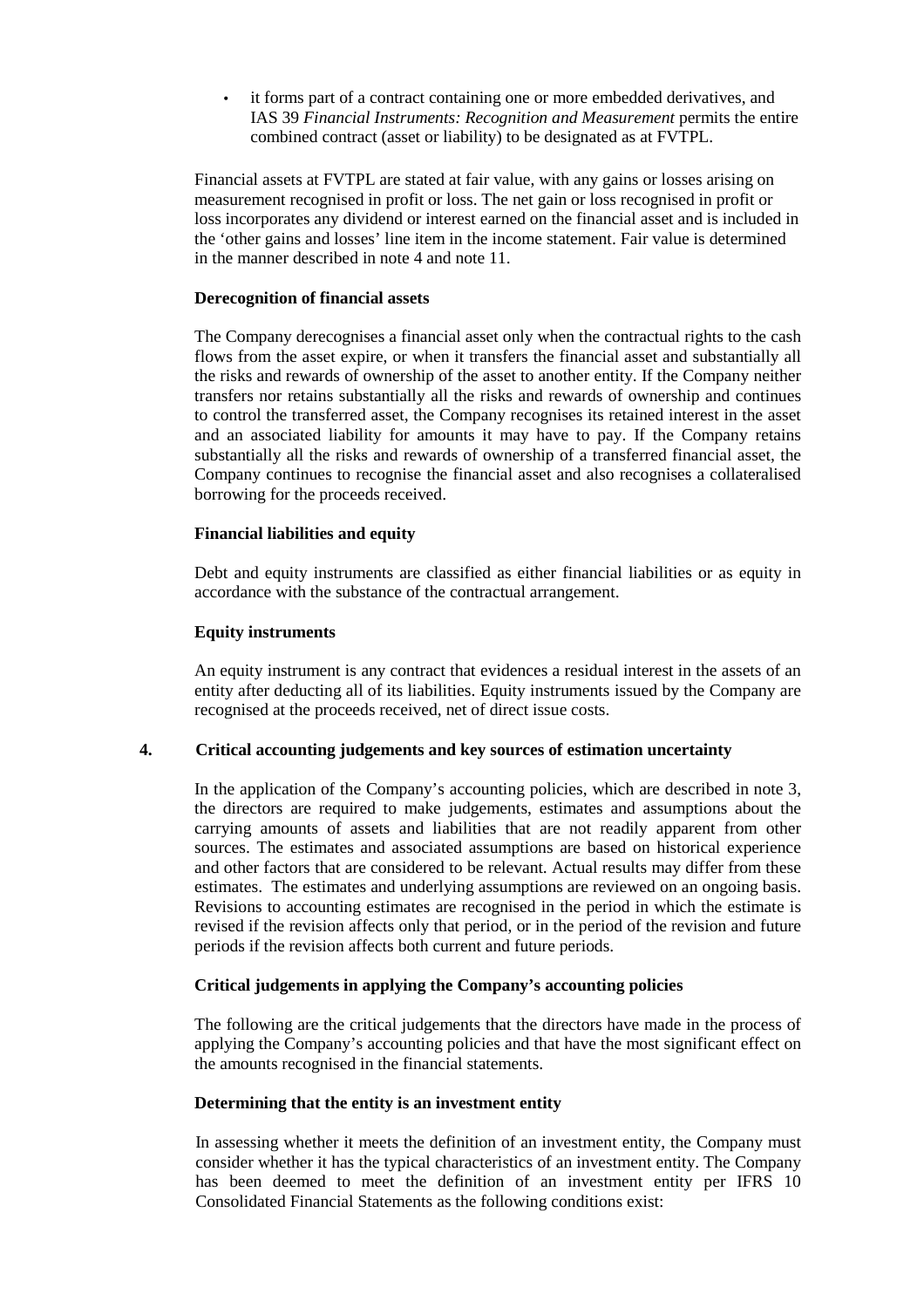- a) The Company has obtained funds for the purpose of providing investors with investment management services;
- b) The Company's business purpose which was communicated to the investors in its initial prospectus, is solely to create value for shareholders through investing in the four-star hotels sector in the UK with a particular focus on provincial hotels;
- c) The Company's investors are not related parties of the entity; and
- d) The performance of the investment in PHP is measured and evaluated on a fair value basis.

Although the Company does not meet all the typical characteristics of an investment entity as it has only one investment, this exception does not prevent the Company from meeting the definition of an investment entity. The absence of these typical characteristics does not necessarily disqualify an entity from being classified as an investment entity. Following consideration, the Directors believe the Company is an investment entity as the Company was established to invest in businesses in the UK hotels sector and the Company has pooled investors' funds to invest in a single investment which otherwise would be unobtainable to individual investors given that PHP is not publicly traded.

# **Revenue recognition**

Note 5 describes uncertainty in relation to the revenue due from PHP with regards to interest on bonds and preference share dividends. In making their judgement regarding revenue recognition, the directors considered the detailed criteria for recognition of interest and dividend revenue set out in IAS 18 Revenue, in particular whether it is probable that economic benefits associated with the transactions will flow to the Company. Following consideration of the conditions described in note 5, the directors have concluded that it is not probable that such revenue will flow to the Company. Accordingly the Company has not recognised revenue due with effect from 1 January 2012.

# **Key sources of estimation uncertainties**

The following are the key sources of estimation uncertainty that the directors have made in the process of applying the Company's accounting policies and that have the most significant effect on the amount recognised in the financial statements.

# **Fair value of investment**

In line with the accounting polices set out in note 3, note 11 sets out in detail the method by which fair value is attributed to the Company's investment in PHP and the significant uncertainties associated with this in the current year which has led to a valuation of £nil (2012: £nil) .

# **5. Revenue**

Following communications received from PHP, the Company announced on the 16 December 2011 and confirmed on the 2 April 2012 that the payments due from PHP on the Bonds and Cumulative Preference Shares will be deferred until further notice.

Following these communications and after review of the PHP financial statements for the year ended 31 December 2012 the directors have assessed that receipt of this revenue is not probable. Accordingly, the Company has not recognised revenue due of £1,986,000 in respect of interest on bonds and £824,000 in respect of dividends on preference shares.

# **6. Business and geographical segments**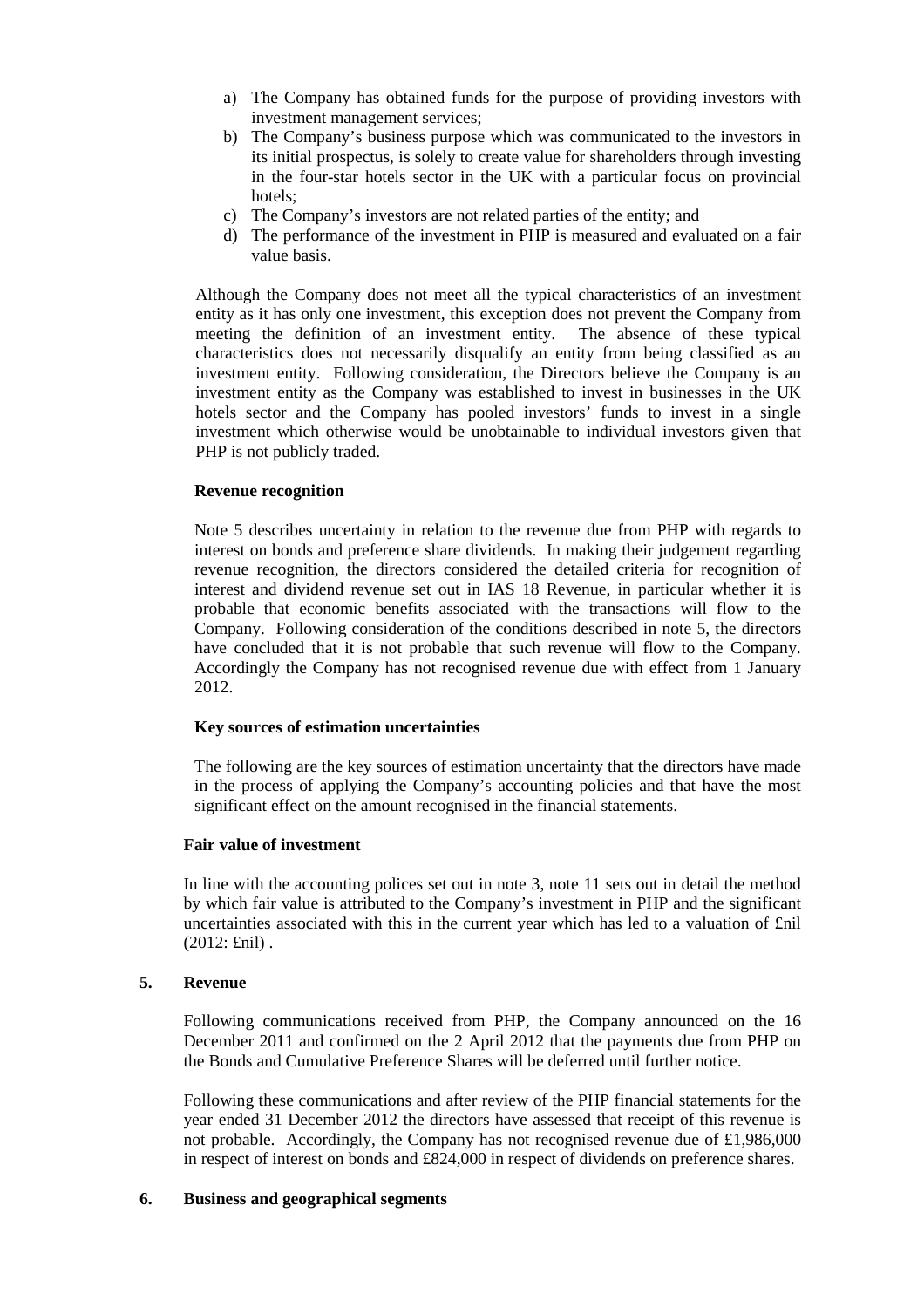The Company's turnover is derived from interest on the Bonds and Cumulative Preference Shares (which have been deferred, see note 5) held in its investment PHP. All income is derived from the UK.

### **7. Loss for the year**

| Loss for the year has been arrived at after charging: |                |                             |
|-------------------------------------------------------|----------------|-----------------------------|
|                                                       | 2013           | 2012                        |
|                                                       | $\pounds$ '000 | $\pmb{\pounds}^{\prime}000$ |
| Audit fees payable for the audit of the               |                |                             |
| Company's annual accounts                             |                |                             |
| Current year                                          | 20             | 17                          |
| Prior year (over)/under provision                     | (1)            | 6                           |
| Impairment loss on trade receivables                  |                |                             |
|                                                       | 19             | 23                          |

# **8. Company Tax on loss on ordinary activities**

A 0% rate of corporate income tax is applicable to the Company's income and therefore no provision for liability to Manx income tax has been included in these financial statements.

# **9. Dividends**

The Directors do not recommend the payment of a dividend in respect of the year to 31 December 2013 (2012: £nil).

### **10. Loss per share**

|                                                                                                       | 2013<br>$\pounds$ '000 | 2012<br>$\pounds$ '000 |
|-------------------------------------------------------------------------------------------------------|------------------------|------------------------|
| Loss for the purposes of basic earnings per share<br>being loss attributable to owners of the Company | (165)                  | (213)                  |
| <b>Number of Shares</b>                                                                               | 2013<br>No.            | 2012<br>No.            |
| average number and diluted ordinary<br>Weighted<br>shares for the purpose of basic loss per share     | 49,819,050             | 49,819,050             |
| Loss per share                                                                                        |                        |                        |
| Basic and diluted                                                                                     | (0.33p)                | (U.43p)                |

#### **11. Investment**

#### **Investment – non current**

| Classified as: | 2013           | 2012           |
|----------------|----------------|----------------|
|                | $\pounds$ '000 | $\pounds$ '000 |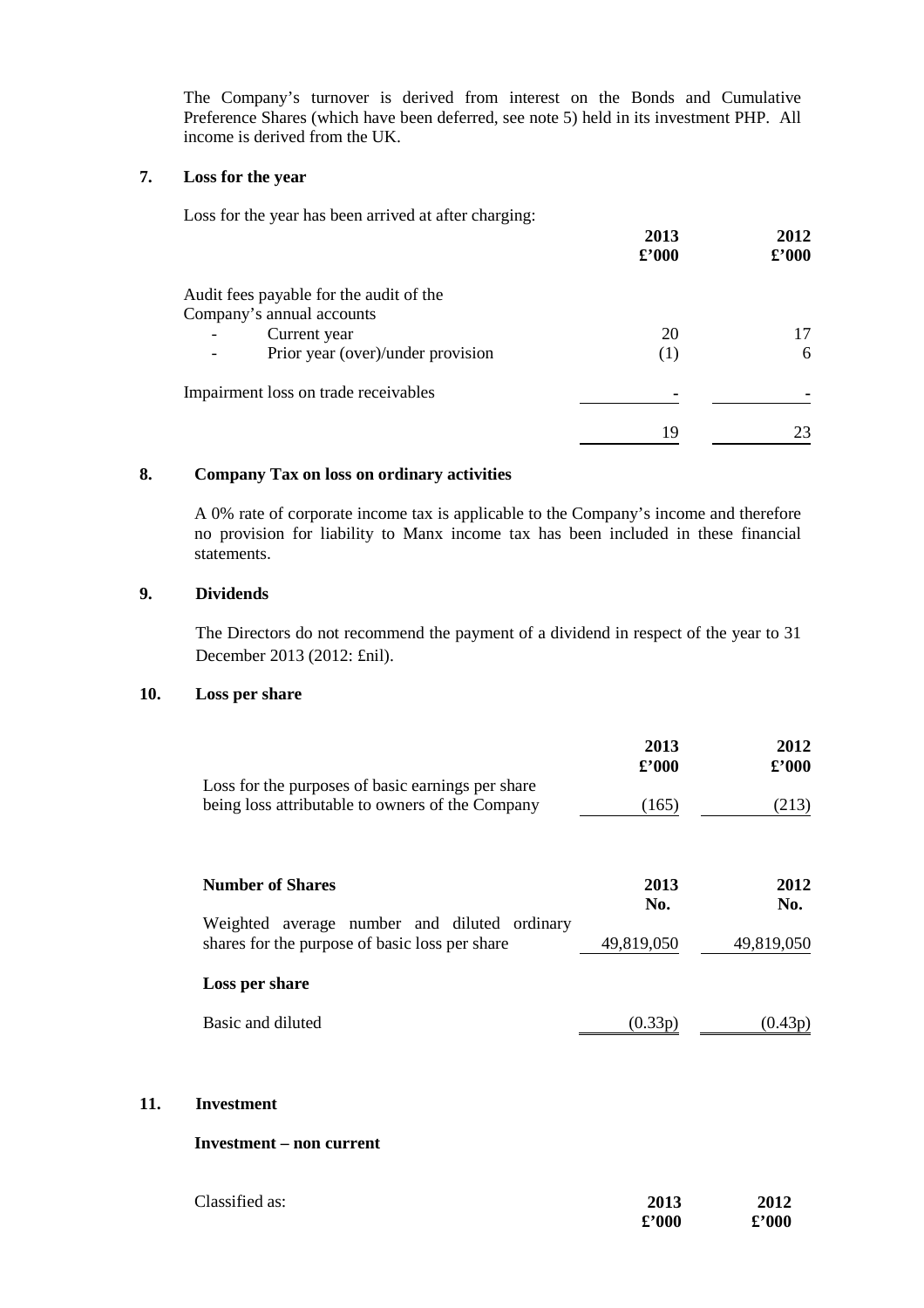| Investment at fair value through profit and loss                      |                        |                       |
|-----------------------------------------------------------------------|------------------------|-----------------------|
| Investments at fair value through profit and loss                     | 2013<br>$\pounds$ '000 | 2012<br>$\pounds 000$ |
| Fair value at start of year<br>Decrease in fair value during the year |                        |                       |
| Fair value at end of year                                             |                        |                       |

The investment at 31 December 2013 includes an investment in ordinary shares of £nil (2012: £nil) in Puma Hotels plc ("Puma" or "PHP"). The Company holds 16,550,000 ordinary shares of £1 par value in PHP. These ordinary shares amount to 49.92% of the issued share capital of that company.

The investment at 31 December 2013 also includes an investment in convertible preference shares of £nil (2012: £nil). The Company holds 11,770,000 preference shares of £1 each in PHP, amounting to 58.85% of convertible preference shares in issue.

PHP is a UK Group and its principal activity is that of owning and operating a group of hotels.

The Company has no current commitments to provide financial or other support to PHP.

As detailed in Note 3, the Company has prepared separate financial statements in accordance with IFRS 10. In accordance with Investment Entities (Amendments to IFRS 10, 12 and IAS 27) the Company has not consolidated its results with its subsidiary, PHP and instead has measured its investment in PHP at fair value through profit or loss in accordance with IAS 39, Financial Instruments: Recognition and Measurement.

In determining the fair value attributable to the ordinary shares and convertible preference shares in PHP, the Directors considered the negative NAV per share and the significant uncertainty in relation to the going concern of PHP, as disclosed in the latest available financial information (prepared under UK GAAP rather than IFRS as adopted by the Company) which is the audited financial statements for the year ended 31 December 2012.

The convertible preference shares in PHP will rank ahead of the ordinary share capital in a winding up of PHP and can be converted into ordinary shares in the capital of PHP at any time at the option of the holder of these preference shares upon 21 days notice. These shares are convertible into 1 ordinary share and 19 preference shares for every 1 convertible preference share at the option of the holder. These preference shares do not carry the right to vote except on a resolution modifying the rights attaching to the preference shares.

# **Bonds**

The investment at 31 December 2013 also includes an investment in unsecured deep discount bonds issued by Puma Hotels (Finance) plc, a subsidiary of PHP, of £nil (2012: £nil). The Company holds 16,550,000 unsecured deep discounted bonds.

Previously the final date for bonds was dependent on the issuer issuing a redemption notice which could not be issued without the approval of IBRC, PHP's previous senior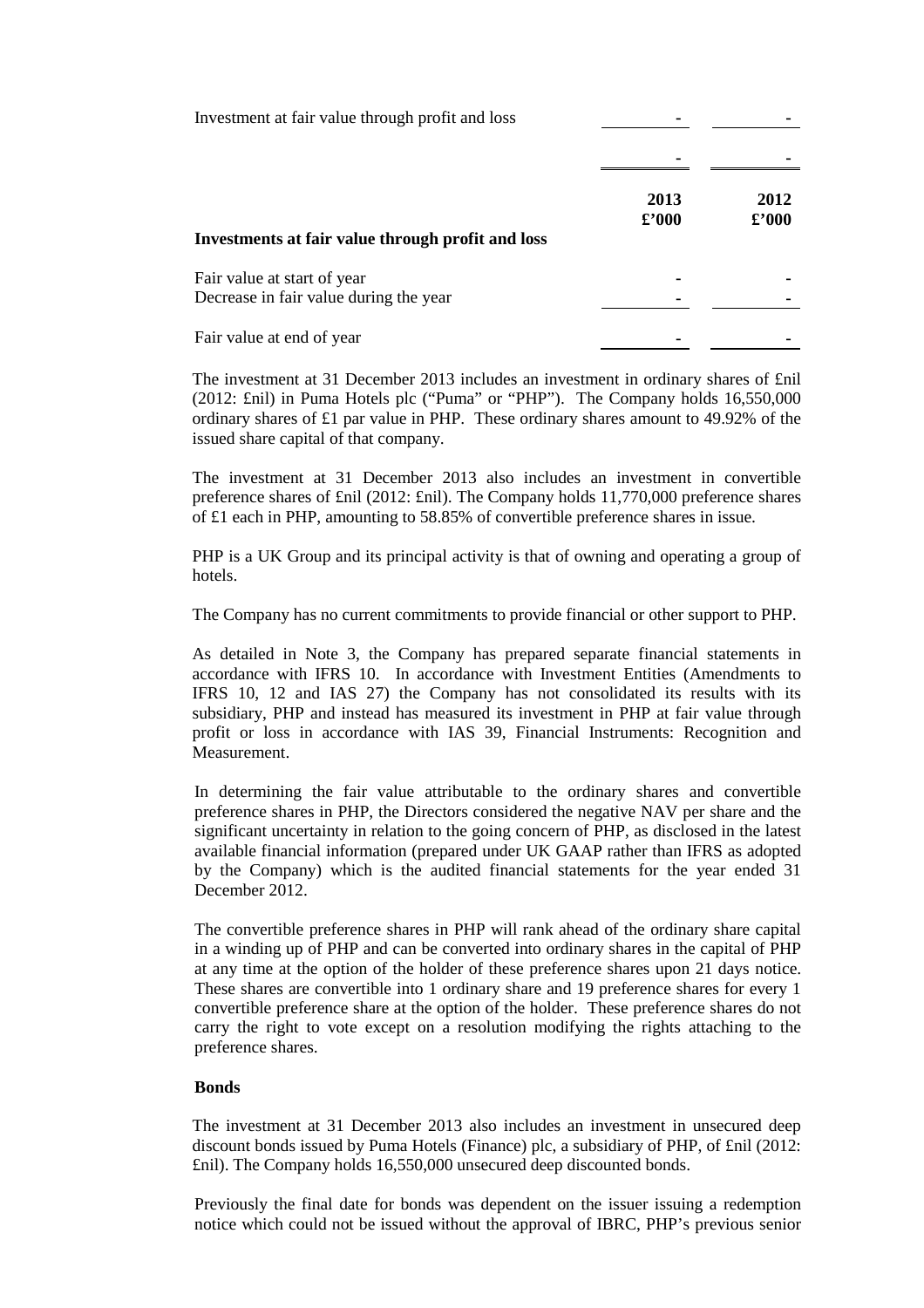lender or until such time that all liabilities to IBRC had been fully discharged. As we have no knowledge of the conditions of purchase of the senior debt by Lone Star we are unaware if this condition has passed to Lone Star. As the bonds have no fixed maturity date they are classified as fair value through the profit and loss account.

#### **Fair value of investment**

The Directors have reviewed the investment at 31 December 2012 and note that PHP was in a net liability position of £166.1m as at 31 December 2012 (31 December 2011: net liability position £176.6m) with a net current liability position of £327.7m (31 December 2011: £336.9m). Furthermore, the Company has been informed by PHP that the interest on the preference shares and the bonds will not be paid in the foreseeable future. The 31 December 2012 financial statements are the latest financial information that has been made available to the Company.

Based on PHP's financial situation and the fact that as at the date of these financial statements they have not renegotiated their banking facilities which expired on 30 May 2014, significant uncertainty exists in relation to PHP's ability to continue as a going concern, albeit as disclosed in note 16, the directors of Puma have informed the Company that its banking facilities were sold by IBRC to Lone Star.

Until the results of these negotiations are known that uncertainty will continue. For the time being therefore the Directors believe that the investment in PHP may possibly have some future value however, due to the significant uncertainty described above, the Directors believe that the fair value of the investment in PHP should be £nil (2012: £nil). The Directors recognise that there is a significant level of uncertainty relating to this fair value estimate, which may be greater than £nil.

### **Fair value measurements**

The information set out below provides information about how the Company determines fair values of financial assets.

The following table provides an analysis of financial instruments that are measured subsequent to initial recognition at fair value, grouped into Levels 1 to 3 based on the degree to which the fair value is observable:

Level 1 fair value measurements are those derived from quoted prices (unadjusted) in active markets for identical assets or liabilities;

Level 2 fair value measurements are those derived from inputs other than quoted prices included within Level 1 that are observable for the asset of liability, either directly (i.e. as prices) or indirectly (i.e. derived from prices); and

Level 3 fair value measurements are those derived from valuation techniques that include inputs for the asset or liability that are not based on observable market data (unobservable inputs).

Some of the Company's financial assets are measured at fair value at the end of each reporting period. The following table gives information about how the fair values of these financial assets are determined (in particular, the valuation technique(s) and inputs used).

| Financial assets |                                            | Fair value as at                                                 |                                                                 | Fair<br>value | Valuation<br>technique(s)<br>and key                           | Significant<br>unobservable                                                    | Relationship of<br>unobservable<br>inputs to fair                                     |
|------------------|--------------------------------------------|------------------------------------------------------------------|-----------------------------------------------------------------|---------------|----------------------------------------------------------------|--------------------------------------------------------------------------------|---------------------------------------------------------------------------------------|
|                  |                                            | 31/12/2013                                                       | 31/12/2012                                                      | hierarchy     | input(s)                                                       | input(s)                                                                       | value                                                                                 |
| $\left( \right)$ | Private<br>equity<br>investment in<br>Puma | 49.92 per<br>cent equity<br>investment<br>in Puma,<br>engaged in | 49.92 per<br>cent equity<br>investment<br>in Puma<br>engaged in | Level 3       | Director<br>assessment<br>based on net<br>realisable<br>assets | The Director's<br>experience and<br>knowledge of<br>the Puma<br>operations and | The higher net<br>assets and the<br>more favourable<br>the Directors<br>assessment of |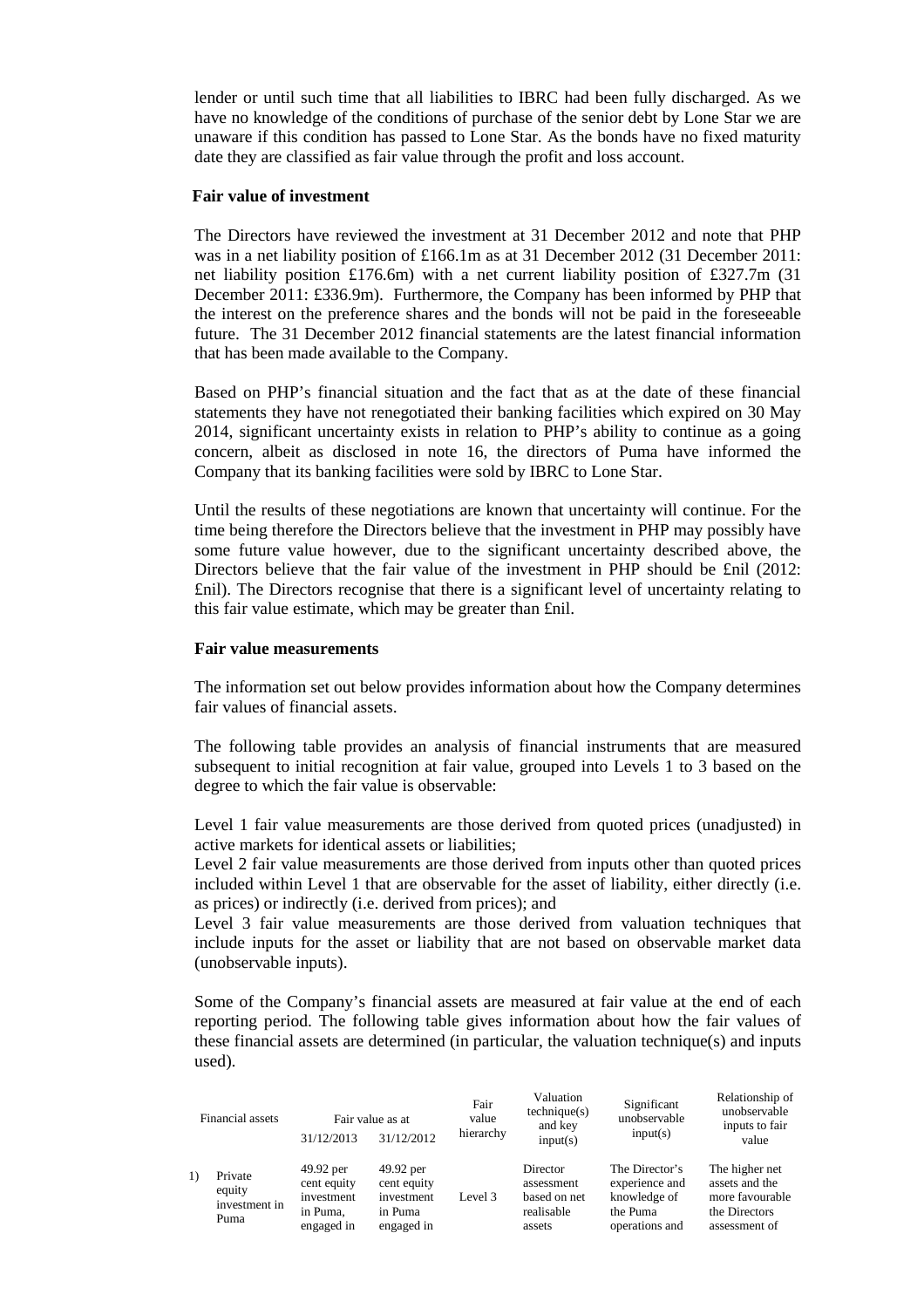|    |                                                             | hotel<br>owning and<br>operating<br>activities -<br>£nil                                                                 | hotel<br>owning and<br>operation<br>activities -<br>£nil                                                                 |         |                                                                | prospects                                                                                   | Puma's prospects,<br>the higher the fair<br>value.                                                                                          |
|----|-------------------------------------------------------------|--------------------------------------------------------------------------------------------------------------------------|--------------------------------------------------------------------------------------------------------------------------|---------|----------------------------------------------------------------|---------------------------------------------------------------------------------------------|---------------------------------------------------------------------------------------------------------------------------------------------|
| 2) | Redeemable<br>cumulative<br>preference<br>shares in<br>Puma | 11,770,000<br>preference<br>shares in<br>Puma,<br>engaged in<br>hotel<br>owning and<br>operating<br>activities -<br>£nil | 11,770,000<br>preference<br>shares in<br>Puma,<br>engaged in<br>hotel<br>owning and<br>operating<br>activities -<br>£nil | Level 3 | Director<br>assessment<br>based on net<br>realisable<br>assets | The Director's<br>experience and<br>knowledge of<br>the Puma<br>operations and<br>prospects | The higher net<br>assets and the<br>more favourable<br>the Directors<br>assessment of<br>Puma's prospects,<br>the higher the fair<br>value. |
| 3) | Bonds in<br>Puma                                            | £nil                                                                                                                     | £nil                                                                                                                     | Level 3 | Director<br>assessment<br>based on net<br>realisable<br>assets | The Director's<br>experience and<br>knowledge of<br>the Puma<br>operations and<br>prospects | The higher net<br>assets and the<br>more favourable<br>the Directors<br>assessment of<br>Puma's prospects,<br>the higher the fair<br>value. |

There were no transfers between Levels 1, 2 or 3 during the current or prior year. There were no gains or losses recognised in the current year in respect of financial assets at fair value through profit or loss.

A sensitivity analysis to changes in assumptions has not been prepared due to the nil fair value of the investments and because changes in the fair value of the investment will derive from changes in the net asset position of Puma, which as disclosed above is currently a net liability position of £166.1m as at 31 December 2012.

# **12. Trade and Other Receivables**

| <b>Amounts falling due</b><br>within one year | 2013<br>$\pounds$ '000 | 2012<br>£'000 |
|-----------------------------------------------|------------------------|---------------|
| Prepayments and<br>accrued income             | 9                      | 12            |
|                                               | 9                      | 12            |

The Directors consider that the carrying amount of trade and other receivables approximates to their Fair Value. All receivables are less than 180 days and are not past due or impaired.

#### **13. Trade and Other Payables**

| <b>Amounts falling due</b><br>within one year | 2013<br>$\pounds$ '000 | 2012<br>$\pounds$ '000 |
|-----------------------------------------------|------------------------|------------------------|
| Accruals and deferred<br>income               | 25                     | 28                     |
|                                               | 25                     | 28                     |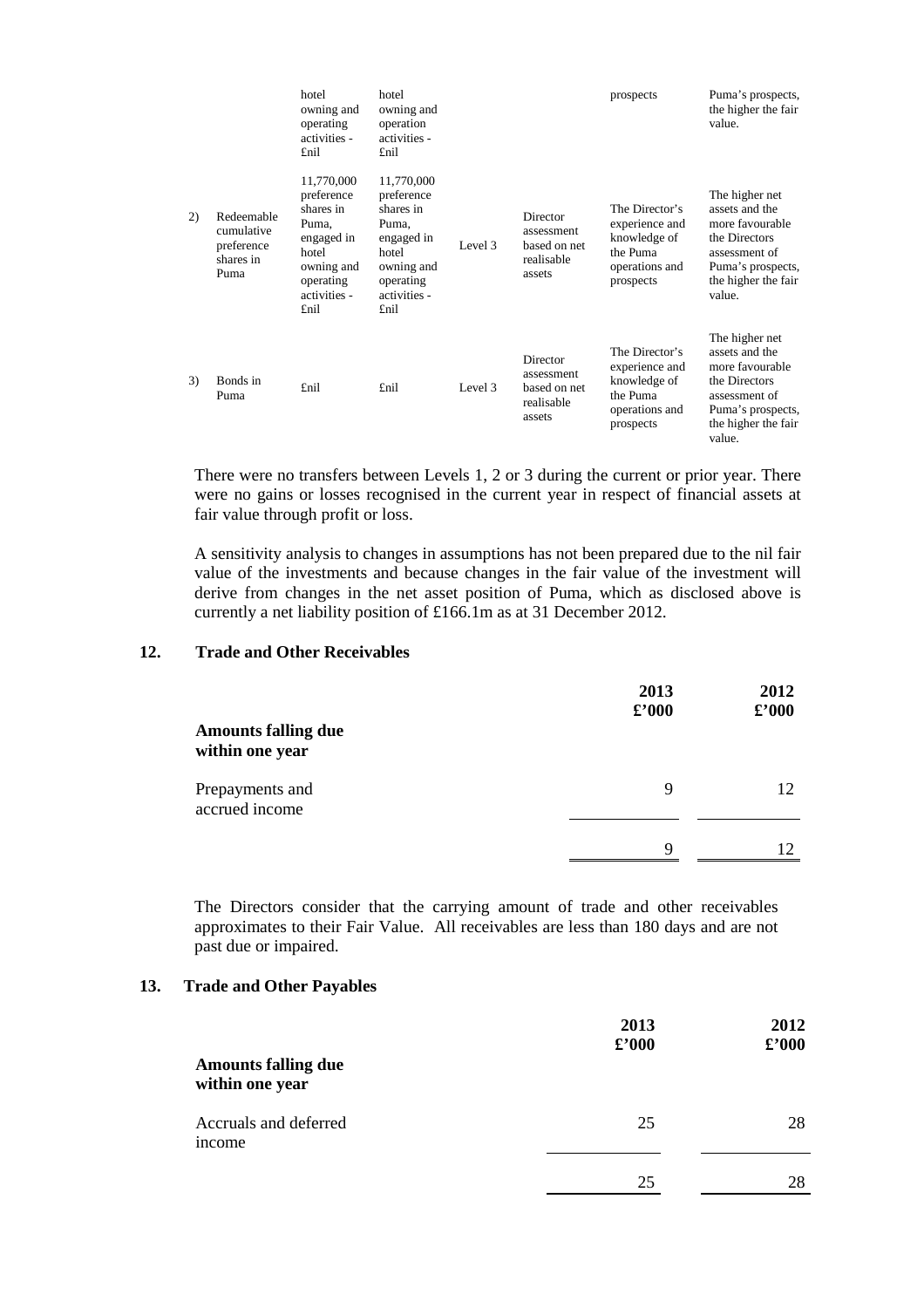The directors consider the carrying value of Trade and Other Payables is approximately equal to their fair value.

# **14. Share Capital**

#### **Authorised: Ordinary Shares of £0.05**

|                                                 | <b>Number</b> | $\pounds$ '000 |
|-------------------------------------------------|---------------|----------------|
| As at 31 December 2013                          | 80,000,000    | 4,000          |
| Issued and fully paid: Ordinary Shares of £0.05 | <b>Number</b> | $\pounds$ '000 |
| Balance at Start of Year<br>Issued during year  | 49,819,050    | 2,491          |
| As at 31 December 2013                          | 49,819,050    | 2,491          |

The Company has one class of ordinary shares which carry no right to fixed income.

### **Share Premium Account**

 On 29 June 2009 the Company issued 15,200,000 new ordinary shares of 5p each at a placing price of 80p resulting in 75p premium on each share, a total of £11,400,000 premium. Placing costs of £385,000 were deducted from the premium achieved resulting in a net share premium of £11,015,000.

### **15. Notes to the Statement of Cash Flows**

Reconciliation of operating loss to net cash generated by Operating Activities:

|                                                          | 2013<br>$\pounds$ '000 | 2012<br>$\pounds$ '000 |
|----------------------------------------------------------|------------------------|------------------------|
| <b>Operating loss</b>                                    | (173)                  | (228)                  |
| Adjustments for:                                         |                        |                        |
| Decrease/(increase) in<br>Trade and other<br>Receivables | 3                      | (7)                    |
| (Decrease)/increase in<br>Trade and other<br>payables    | (3)                    | (4)                    |
| Net cash used in<br>operating activities                 | (173)                  | (239)                  |

#### **16. Events after the Balance Sheet Date**

The directors of Puma have informed the Company that its banking facilities were sold by IBRC to Lone Star. At present the Puma board are in negotiations with Lone Star as to the options available in terms of banking facilities going forward.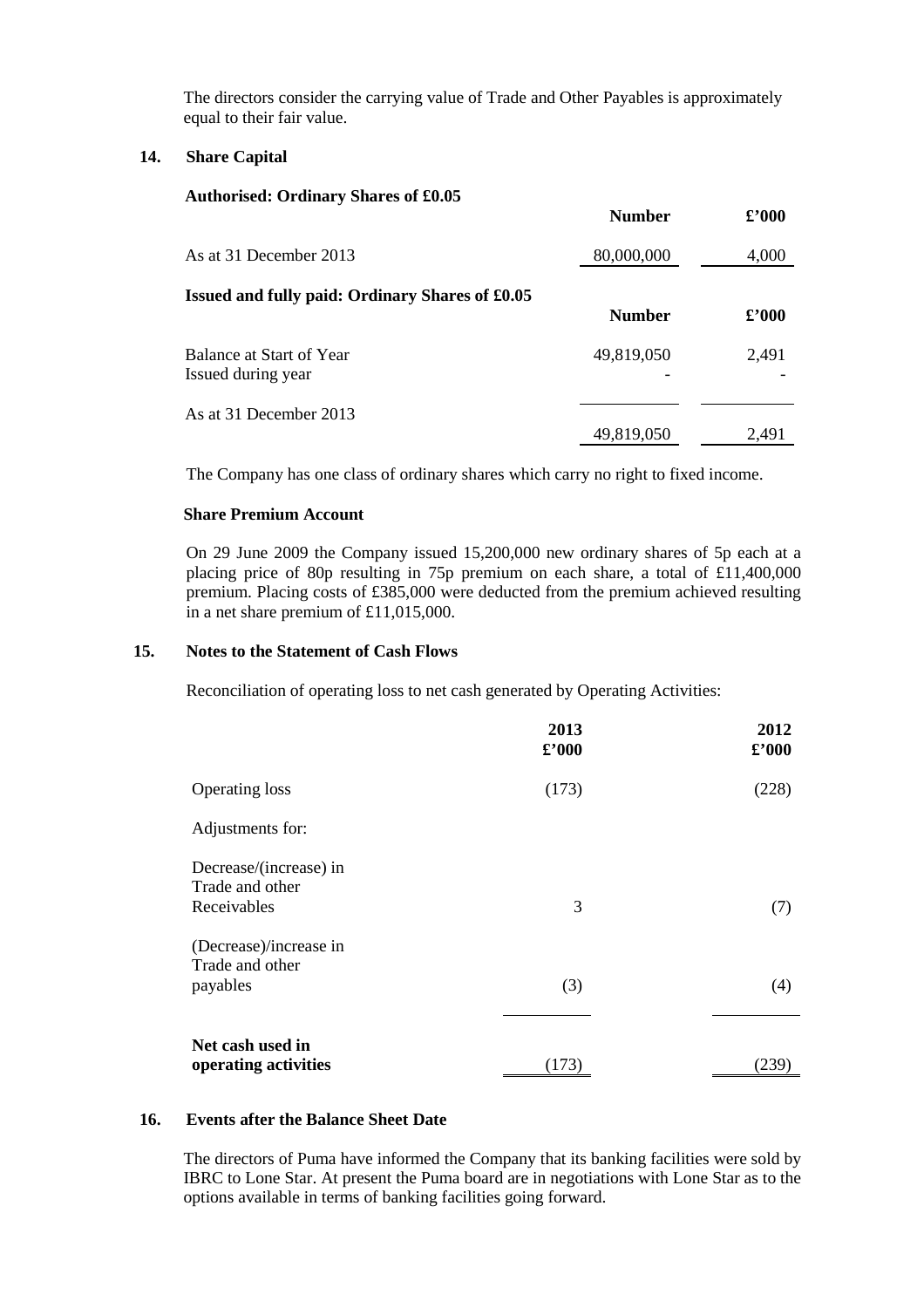### **17. Related Party Transactions**

#### **Immediate and Ultimate Controlling Party**

In the opinion of the Directors there is no immediate and ultimate controlling party.

#### **Key Management Compensation**

The remuneration of the Directors of the Company, who are the key management personnel, is set out below:

|                        | Company<br>2013<br>$\pounds$ '000 | Company<br>2012<br>$\pounds$ '000 |
|------------------------|-----------------------------------|-----------------------------------|
| Short-term employee    |                                   |                                   |
| benefits and directors |                                   |                                   |
| fees                   | 52                                | 83                                |
| <b>Total</b>           |                                   |                                   |
|                        | 52                                | 83                                |

David Craine is a Director of Peregrine Corporate Services Limited, (PCS), the Company which provides accountancy, administration and secretarial services to The Hotel Corporation plc. Fees, including VAT, of £42,855 (2012: £52,280) were paid to PCS during the year.

Derek Short's directors fees are paid to English and Continental Properties Limited.

David Craine's directors fees are paid to Burleigh Offshore Services Limited.

Barclays Douglas sold 220,239 ordinary shares during the year reducing his total shareholding in the company to nil.

Shore Capital Group Investments Limited holds 15,534,413 ordinary shares in the Company representing 31.18% of the issued share capital. Shore Capital Group Investments Limited is part of the Shore Capital Group who were nominated advisors and brokers up to 4 September 2013. These shares are held by Pershing Nominees Limited, (see Substantial Shareholdings).

#### **18. Financial Instruments**

#### **Capital risk management**

The Company manages its capital to ensure that the Company will be able to continue as a going concern, this is achieved by maintaining sufficient liquid resources to meet ongoing liabilities as they fall due, including payment of dividends, while maximising the return to stakeholders through the optimisation of the debt and equity balance.

The capital structure of the Company consists of cash and cash equivalents and equity attributable to equity holders of the Company, comprising issued capital, share premium and retained losses. The Company does not have a target gearing ratio.

The Company is not subject to any externally imposed capital requirements. Equity includes all capital and reserves of the Company that are managed as capital.

#### **Significant accounting policies**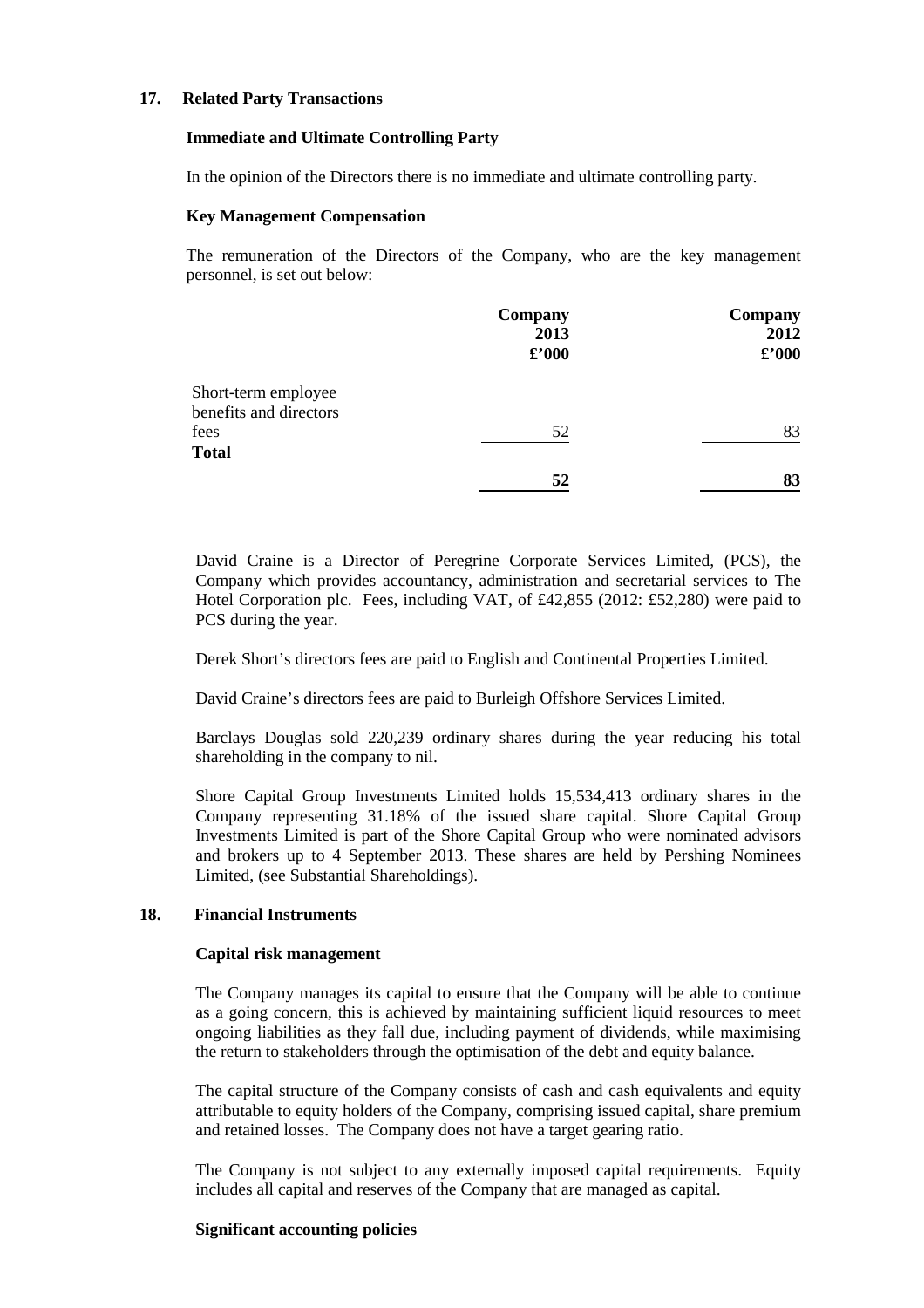Details of the significant accounting policies and methods adopted (including the criteria for recognition, the basis of measurement and the bases for recognition of income and expenses) for each class of financial asset, financial liability and equity instrument are disclosed in note 3.

### **Categories of financial instruments**

|                                  | Company        | Company<br>2012 |  |
|----------------------------------|----------------|-----------------|--|
|                                  | 2013           |                 |  |
|                                  | $\pounds$ '000 | $\pounds$ '000  |  |
| <b>Financial assets</b>          |                |                 |  |
| Investment at fair value through |                |                 |  |
| profit and loss                  |                |                 |  |
| Cash and cash equivalents        | 642            | 807             |  |
| Loans and receivables            | 9              |                 |  |

The investment at fair value through profit and loss which includes the bonds and the preference shares is designated level three (2012: level three) financial assets and liabilities within the definitions of IFRS 13, Fair Value Measurement. As per note 11, the investment held by the Company has been valued at £nil as at 31 December 2013 (2012: £nil). Notes 3, 4 and 11 detail the valuation techniques used by the Company in determining the fair value and note 11 details the uncertainties associated with the valuation in the current year. There have been no gains or losses recognised in the year, nor any purchases or disposals or transfer between levels in the fair value hierarchy.

At the end of the reporting year, there are no significant concentrations of credit risk for loans and receivables. The carrying amount reflected above represents the Company's maximum exposure to credit risk for such loans and receivables.

#### **Financial risk management objectives**

The Board of Directors monitor and manage financial risks, relating to the operation of the Company, through periodic assessment of its exposure to them. These risks include interest rate risk, credit risk, cash flow interest rate risk and liquidity risk.

### **Market risk**

There has been no change to the Company's exposure to market risks or the manner in which these risks are managed and measured. The Company is not exposed to any financial risks arising from changes in foreign currency exchange rates or interest rates.

#### **Foreign currency risk management**

Company operations are based in the Isle of Man and all assets and liabilities are denominated in sterling. As a result the Company has no exposure to foreign currency risk.

# **Liquidity risk management**

Ultimate responsibility for liquidity risk management rests with the Company Board of directors, which has established an appropriate liquidity risk management framework for the management of the Company's short, medium and long-term funding and liquidity management requirements. The Company manages liquidity risk by maintaining adequate reserves and by continuously monitoring forecast and actual cash flows.

# **Liquidity risk tables**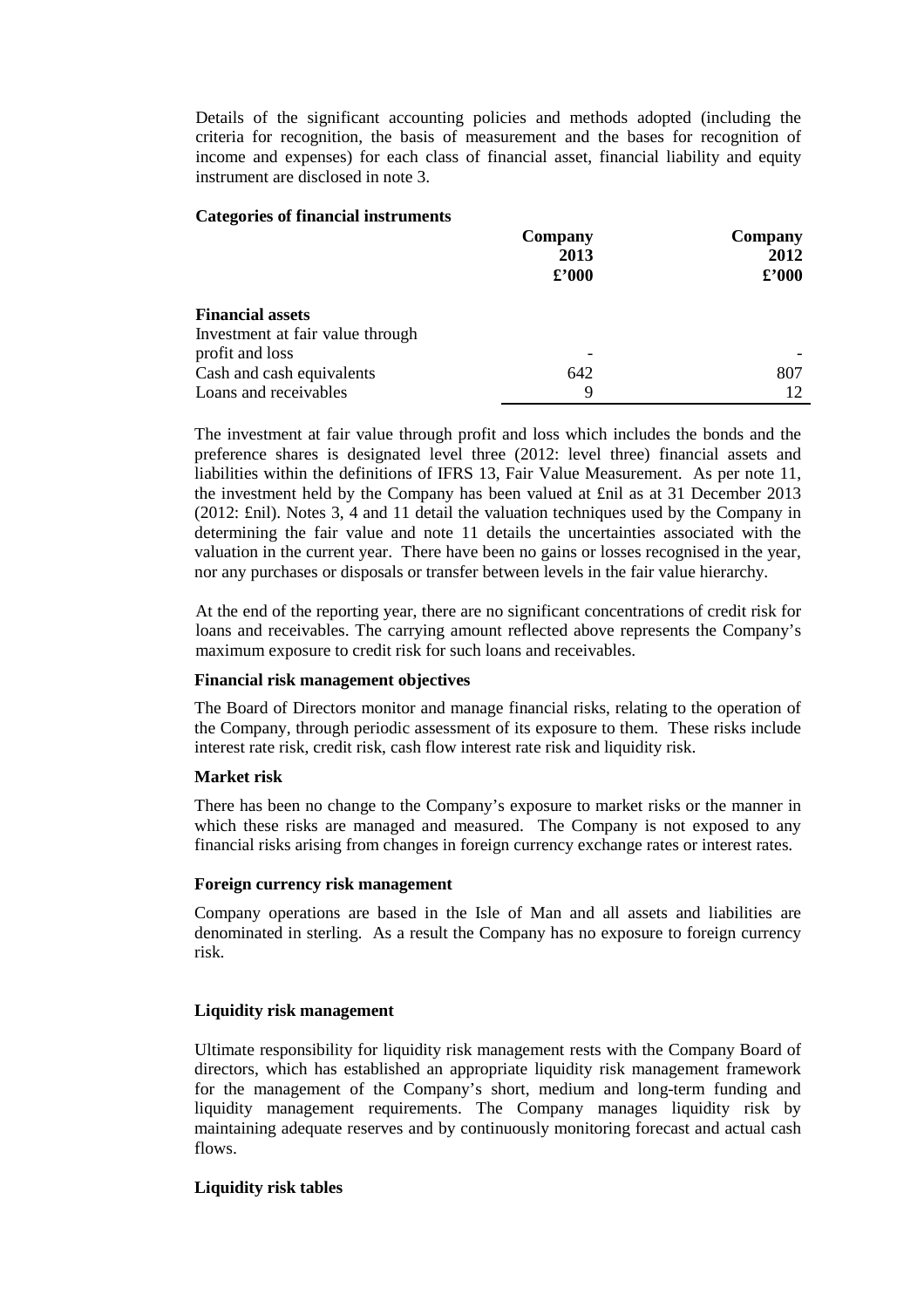The following table details the Company's expected maturity for its non-derivative financial assets. The table below has been drawn up based on the undiscounted contractual maturities of the financial assets including interest that will be earned on those assets. The inclusion of information on non-derivative financial assets is necessary to understand the Company's liquidity risk management as the liquidity is managed on a net asset and liability basis.

|                                                | Weighted<br>average<br>effective<br>interest<br>rate<br>$\frac{0}{0}$ | Less than<br>1 month<br>$\pmb{\pounds}^{\bullet}000$ | $1 - 3$<br>months<br>$\pmb{\pounds}^{\bullet}000$ | 3 months<br>to 1 year<br>$\pounds$ '000 | 1-5 years $5+$ years<br>$\pounds$ '000 | $\pounds$ '000               | <b>Total</b><br>$\pmb{\pounds}^{\pmb{\cdot}}000$ |
|------------------------------------------------|-----------------------------------------------------------------------|------------------------------------------------------|---------------------------------------------------|-----------------------------------------|----------------------------------------|------------------------------|--------------------------------------------------|
| 31 December<br>2013<br>Non-interest<br>bearing |                                                                       |                                                      |                                                   | $\mathbf{1}$                            |                                        |                              | $\mathbf{1}$                                     |
| Variable<br>interest rate<br>instruments       | 0.52                                                                  | 642                                                  |                                                   |                                         |                                        |                              | 642                                              |
|                                                |                                                                       | 642                                                  |                                                   | 1                                       |                                        |                              | 643                                              |
|                                                | Weighted<br>average<br>effective<br>interest<br>rate<br>$\frac{0}{0}$ | <b>Less than</b><br>1 month<br>$\pounds$ '000        | $1-3$<br>months<br>$\pounds$ '000                 | 3 months<br>to 1 year<br>$\pounds$ '000 | 1-5 years $5+$ years<br>$\pounds$ '000 | $\pmb{\pounds}^{\bullet}000$ | <b>Total</b><br>$\pounds$ '000                   |
| 31 December<br>2012<br>Non-interest<br>bearing |                                                                       |                                                      |                                                   | $\tau$                                  |                                        |                              | 7                                                |
| Variable<br>interest rate<br>instruments       | 0.52                                                                  | 807                                                  |                                                   |                                         |                                        |                              | 807                                              |
|                                                |                                                                       | 807                                                  |                                                   | $\overline{7}$                          |                                        | $\overline{a}$               | 814                                              |

The amounts included above for variable interest rate instruments for non-derivative financial assets is subject to change if changes in variable interest rates differ to those estimates of interest rates determined at the reporting date.

The following table details the remaining contractual maturity for its non-derivative financial liabilities with agreed repayment dates. The table has been drawn up based on the discounted cash flows of financial liabilities based on the earliest date on which the Company can be required to pay.